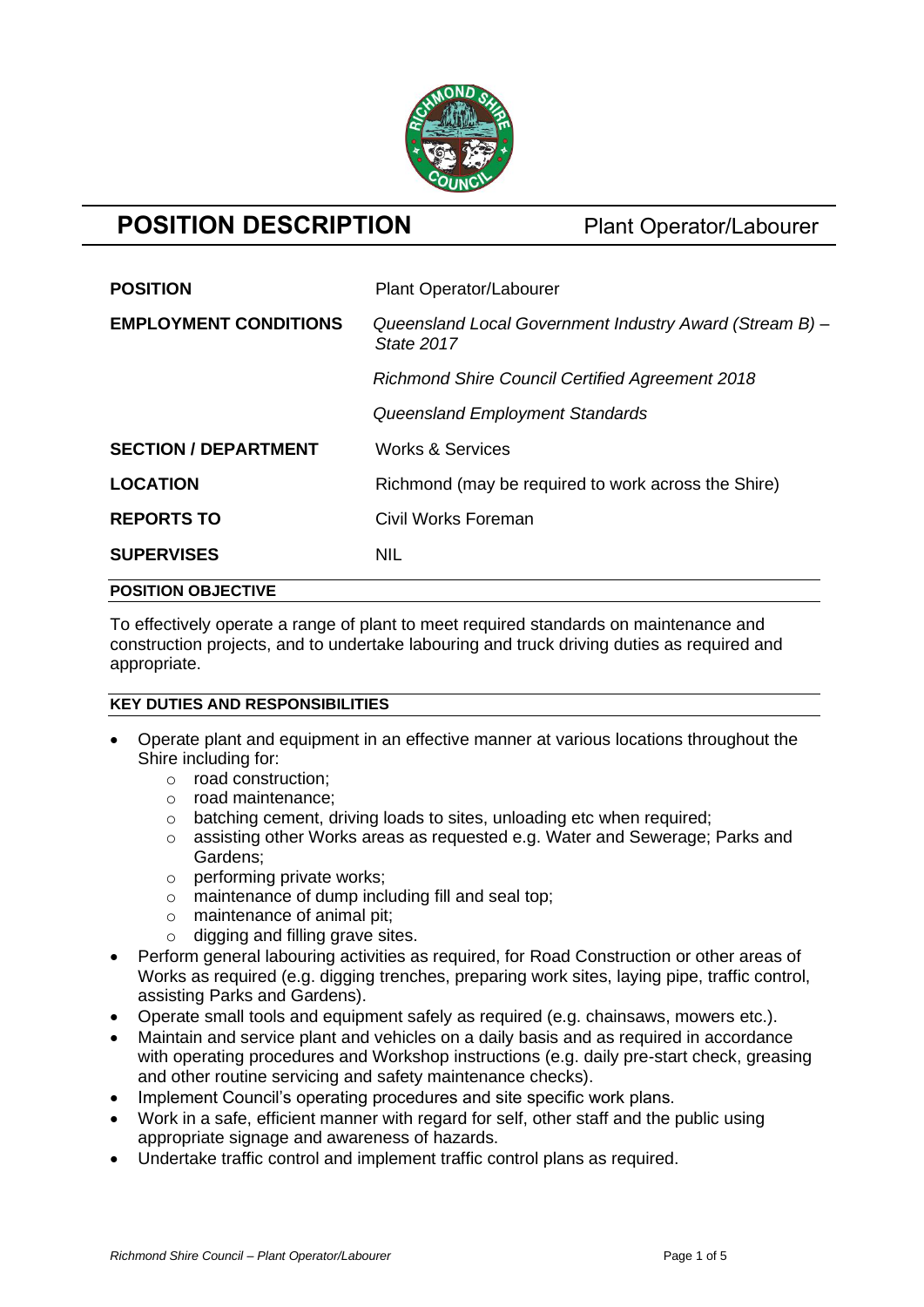- Liaise with workplace representatives and employees to continuously improve work practices and work effectively as a team.
- Assist with the coordination of Works crews in town as required.
- Report to the Works Coordinator on a regular basis regarding works progress and programming of works.
- Maintain accurate and complete records of plant and vehicle movement, repairs, maintenance, new works and component hours.
- Record daily work times and appropriate job numbers on a time sheet and other records as necessary for accounting and record purposes.

#### **KEY PERFORMANCE INDICATORS**

*Richmond Shire will be a community that strives to achieve a high quality of lifestyle for residents and visitors*

Fundamental to our service delivery to the community the Council is committed to the values of continuous improvement, people concern, teamwork, and financial management.

- Construction and maintenance works meet required standards at all times, and are completed in a timely manner.
- Demonstrated willingness to perform labouring duties as required.
- Plant and equipment is maintained to required standards, and plant issues are brought to the attention of the Works Coordinator or Workshop promptly.
- Work is performed in a manner that ensures the safety and health of employees, contractors and the community.
- Council's instructions, Policies and Procedures are followed.
- Clear communication is achieved with work crews for safe and efficient completion of service requests and private works.

### **SKILLS, KNOWLEDGE, ABILITIES & EXPERIENCE**

#### *Essential*:

- Demonstrated competency in operating road trains, other plant and vehicles in a safe and effective manner.
- Demonstrated experience in performing general labouring duties.
- Demonstrated ability to conduct safety and routine mechanical checks in accordance with regular service and the Workshop's guidelines.
- Demonstrated knowledge of safe plant operation techniques.
- Sound literacy, numeracy and oral communication skills.
- Ability to work in a co-operative manner with others in a team environment and be part of that team to resolve problems.
- Sound level of time management and organisational skills.

Demonstrated ability to deal with the public courteously and efficiently.

#### **QUALIFICATIONS**

#### *Essential:*

- National White Card or Queensland Blue Card (Construction Induction Certification).
- Current Drivers Licence HR or above
- Plant Tickets/Licences

### **OTHER REQUIREMENTS AND CONDITIONS**

• Working in the heat, standing for extended periods and performing repetitive manual handling, twisting, turning and bending are requirements of this position.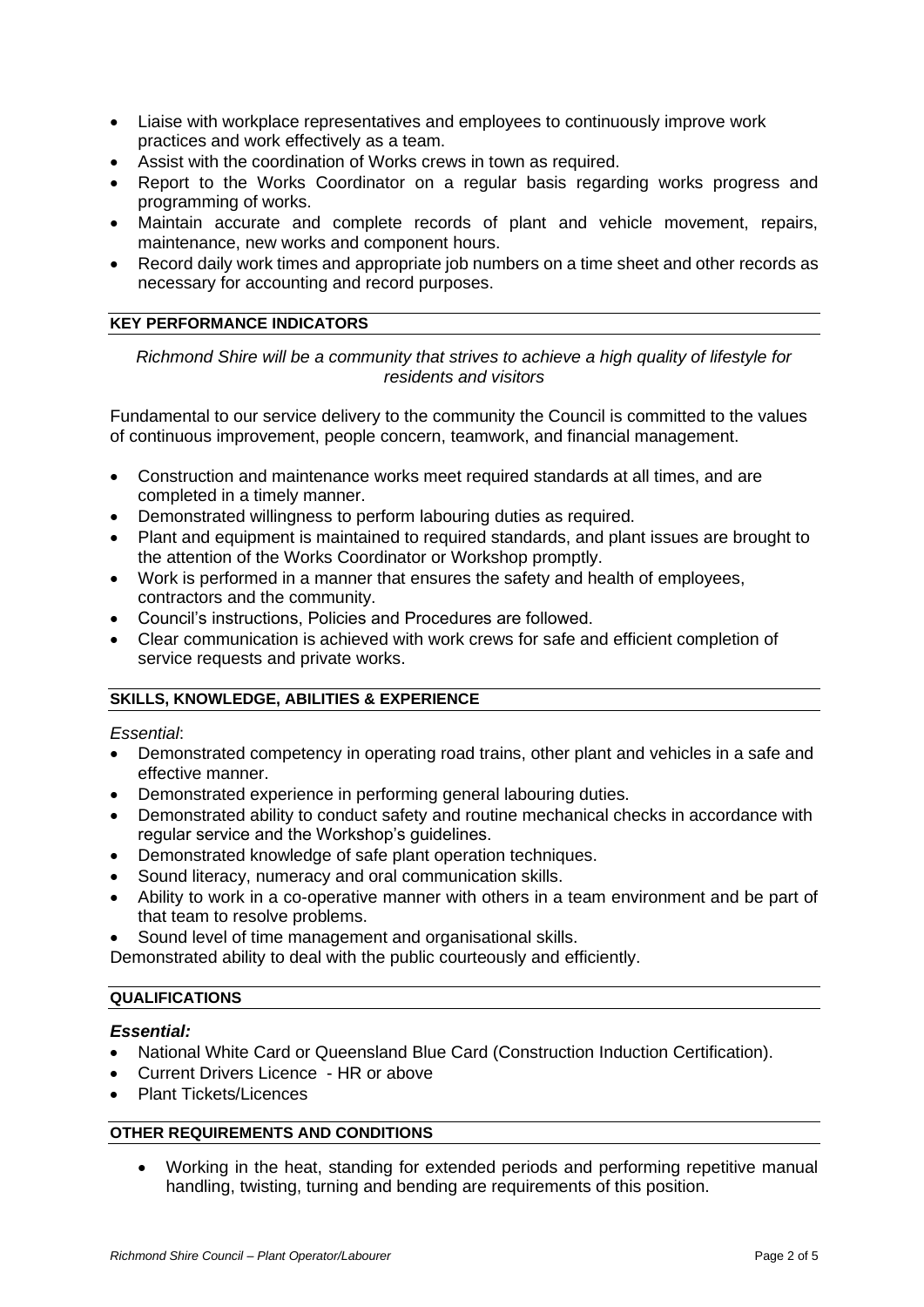#### **PERFORMANCE STANDARDS**

- Appropriate and consistent application of local laws and legislation
- Effective liaison with customers, colleagues and stakeholders
- All assigned tasks are completed professionally and within specified timeframes, and to required standards
- High level of participation, commitment to and concern for both the immediate team and corporate team, including willingness to follow directions, assist others, and be punctual and reliable in attendance
- High level of commitment to continual improvement of Council's policies and processes
- High level of commitment to continual improvement of personal work performance
- **Effective, efficient and economical management of public resources**
- Effective record-keeping, including for invoicing
- **Effective use of judgement and initiative**
- Council's Policies and Procedures and relevant legislation are adhered to
- Other targets as outlined in the Performance Review are achieved

#### **DELEGATED AUTHORITY**

▪ NIL

#### **WORKPLACE HEALTH AND SAFETY RESPONSIBILITIES**

All workers have a duty to familiarise themselves with and comply with statutory and Richmond Shire Council Workplace Health and Safety (WHS) requirements, including the WHS Management System, and WHS policies, procedures and work instructions.

In fulfilling this duty, workers are to:

- Take reasonable care for their own health and safety
- Take reasonable care that their acts or omissions do not adversely affect the health and safety of other persons
- Cooperate with all reasonable instructions, policies and procedures of Council, and follow safe work practices
- **EXECT** Identify hazards, conduct risk assessments, and take corrective actions to eliminate hazards where possible in the workplace, and/or report hazards and risks promptly to their **Supervisor**
- **E** Establish and maintain a high standard of housekeeping and cleanliness within individual work areas and on Council property generally
- Report promptly to their Supervisor and assist with the investigation of all incidents within the workplace, including minor injuries, near-miss incidents and property damage.
- Report any incidents of bullying and/or harassment in the workplace promptly to their Supervisor or higher management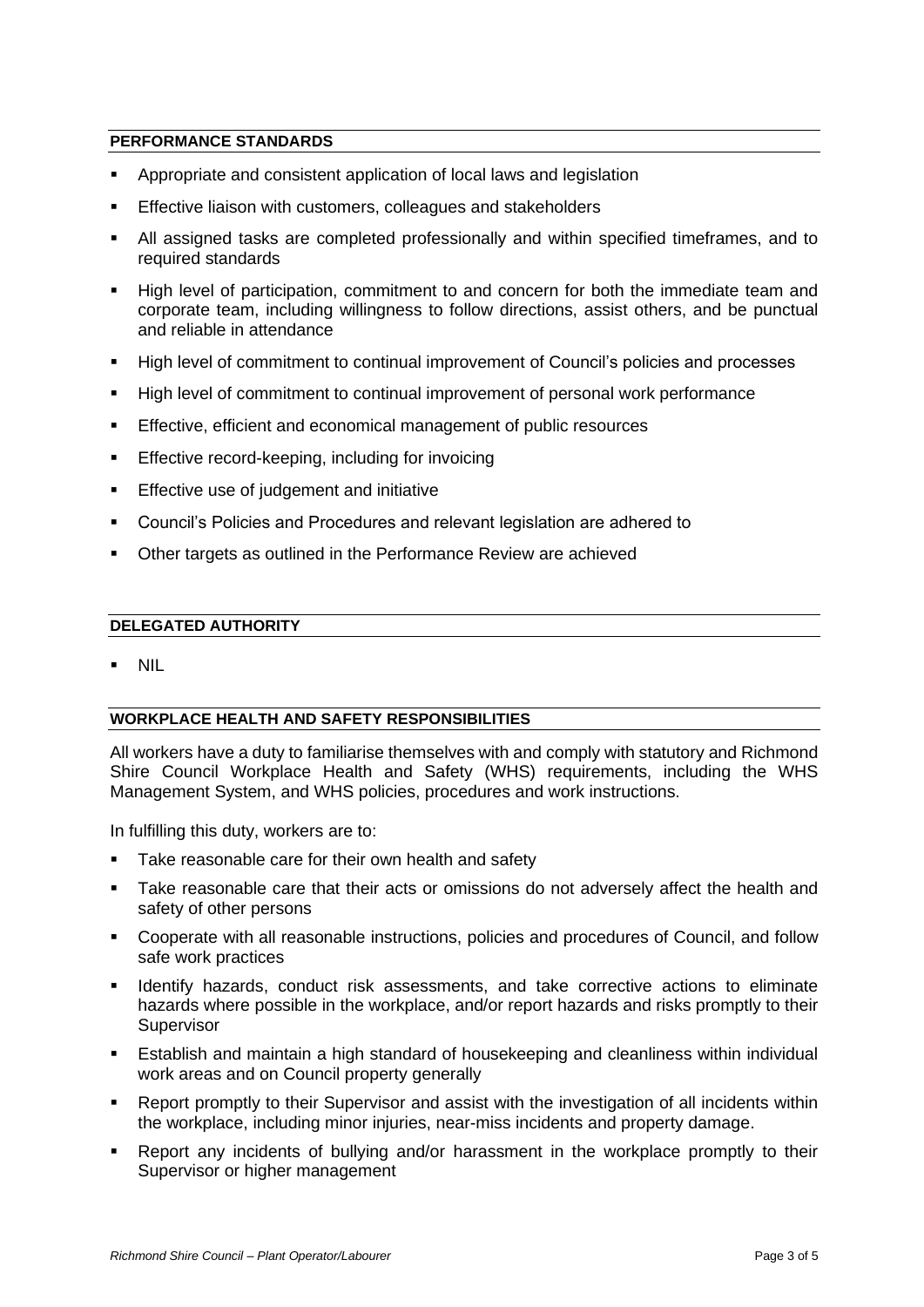- Attend Toolbox talks, daily pre-start meetings and workplace health and safety training as required
- Correctly use and maintain tools, equipment and vehicles/plant
- Report any worn out or defective tools or equipment or problems regarding tools and equipment promptly to their Supervisor
- Correctly use and maintain all personal protective clothing and equipment supplied by Council
- Report any worn out or defective equipment or problems regarding Personal Protective Equipment promptly to their Supervisor
- Operate equipment and machinery with guards and safety controls operating and in place at all times
- Report promptly to their Supervisor if the employee does not have appropriate ticketing, licensing or training to undertake any designated task
- Report all problems with plant and equipment promptly to their Supervisor
- Report all problems with manual tasks, including signs of discomfort, promptly to their **Supervisor**
- Be familiar with the location of first aid kits, fire safety equipment, evacuation procedures, assembly points and key WHS personnel (e.g. Health and Safety Representatives, Fire Wardens, First Aid Officers)
- Participate in workplace health and safety activities such as inspections, investigations, evacuation drills, meetings and risk assessments as required from time to time
- Report promptly to their Supervisor any physical or psychological conditions that may affect their ability to safely perform their duties
- Assist in the return to work process for themselves or any work colleagues following injury
- Do not misuse or interfere with anything which is provided in the interests of workplace health and safety
- Participate in workplace health and safety consultation meetings to discuss workplace safety in the department, in accordance with the *Consultation, Cooperation and Coordination Code of Practice 2011*.

## **INTELLECTUAL PROPERTY**

Any literary work, computer program, invention, design, patent, copyright, trademark, photograph, diagrams, image, improvement or idea discovered, developed or produced by the employee in the course of employment is the sole property of Council and Council shall unless otherwise agreed have the exclusive right to use, adapt, patent and otherwise register it.

The employee following discovery, development or production of any literary work, computer program, invention, design, patent, copyright, trademark, photography, diagram, image, improvement or idea, shall immediately report it to Council to enable Council to ascertain whether it was discovered, developed or produced wholly outside and wholly unconnected with the course of employment.

The employee hereby assigns to Council by way of future assignment all copyright, design, design right and other property rights (if any) in respect to any literary work, computer program, invention, design, patent, copyright, trademark, photograph, diagram, image, improvement or idea developed by the employee in the course of employment.